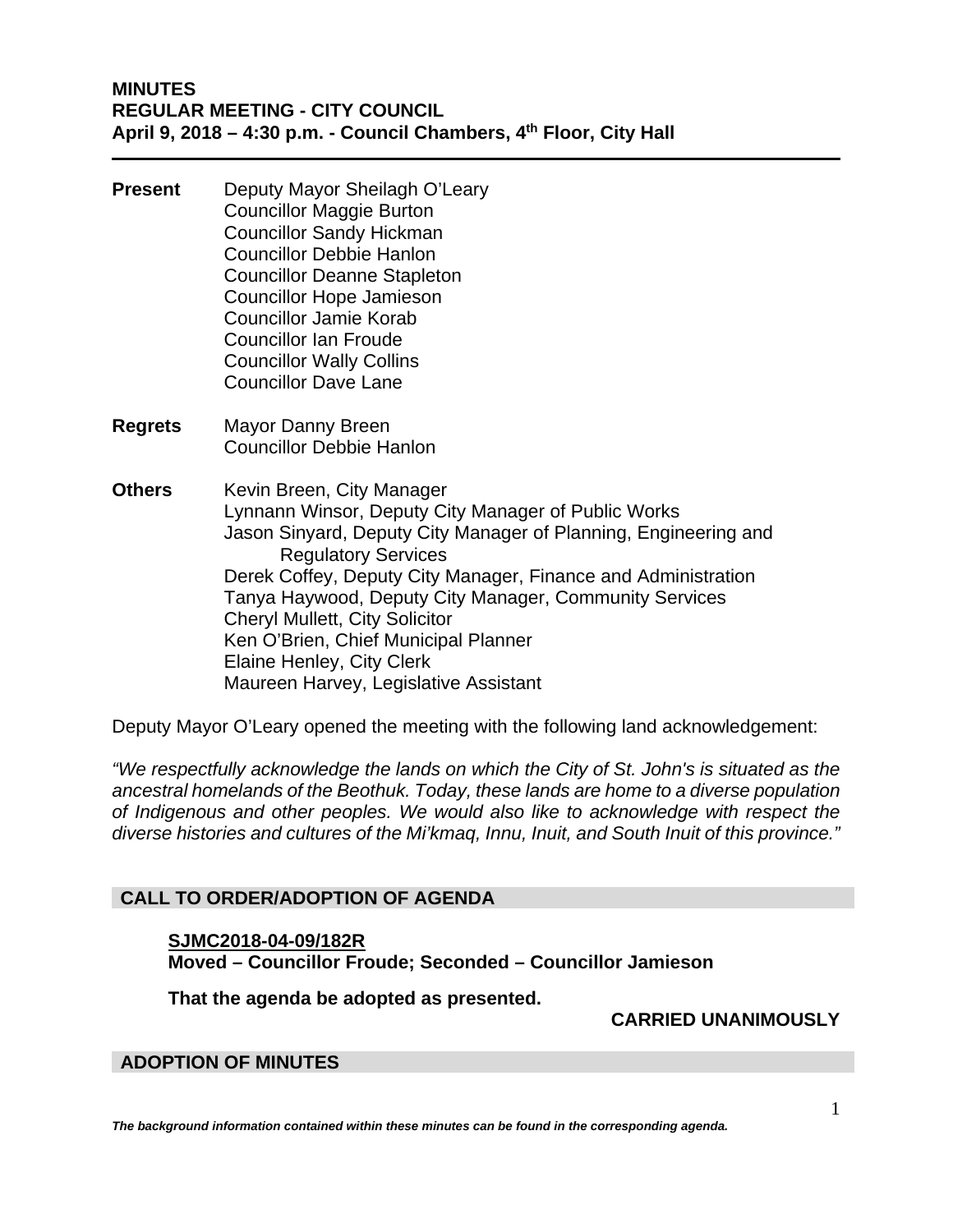**SJMC2018-04-09/183R Moved – Councillor Collins; Seconded – Councillor Stapleton** 

**That the minutes of April 2, 2018 be adopted as presented.** 

# **CARRIED UNANIMOUSLY**

## **BUSINESS ARISING FROM THE MINUTES**

St. John's Municipal Plan Amendment Number 145, 2018 and St. John's Development Regulations Amendment Number 675,2018 Text Amendment to the Rural (R) Zone for Development of a Pipe Storage Yard File No. MPA 1800002, 650 Fowler's Road, Applicant: 75579 Newfoundland and Labrador Inc.

**SJMC2018-04-09/184R Moved – Councillor Burton; Seconded – Councillor Collins** 

**That Council adopt resolutions for the St. John's Municipal Plan Amendment Number 145, 2018 and St. John's Development Regulations Amendment Number 675, 2018. Further that Council appoint Mr. Cliff Johnston, MCIP, a member of the City's commissioner list, to conduct a public hearing on the proposed amendments. The proposed date for the public hearing is Thursday, May 10, 2018 at 7 pm at St. John's City Hall.** 

# **CARRIED UNANIMOUSLY**

# **NOTICES PUBLISHED**

a. A Discretionary Use (Restoration of Non-Conforming Use) application has been submitted to rebuild the townhouse dwelling at 160 Patrick Street. The proposed dwelling will be rebuilt 50% larger than the previous dwelling for a total floor area of 450m<sup>2</sup>, and will again contain two dwelling units. (3 submissions received)

> **SJMC2018-04-09/185R Moved – Councillor Burton; Seconded – Councillor Lane**

**That Council approve the above application subject to all applicable City requirements.** 

**CARRIED UNANIMOUSLY** 

# **DEVELOPMENT COMMITTEE REPORT**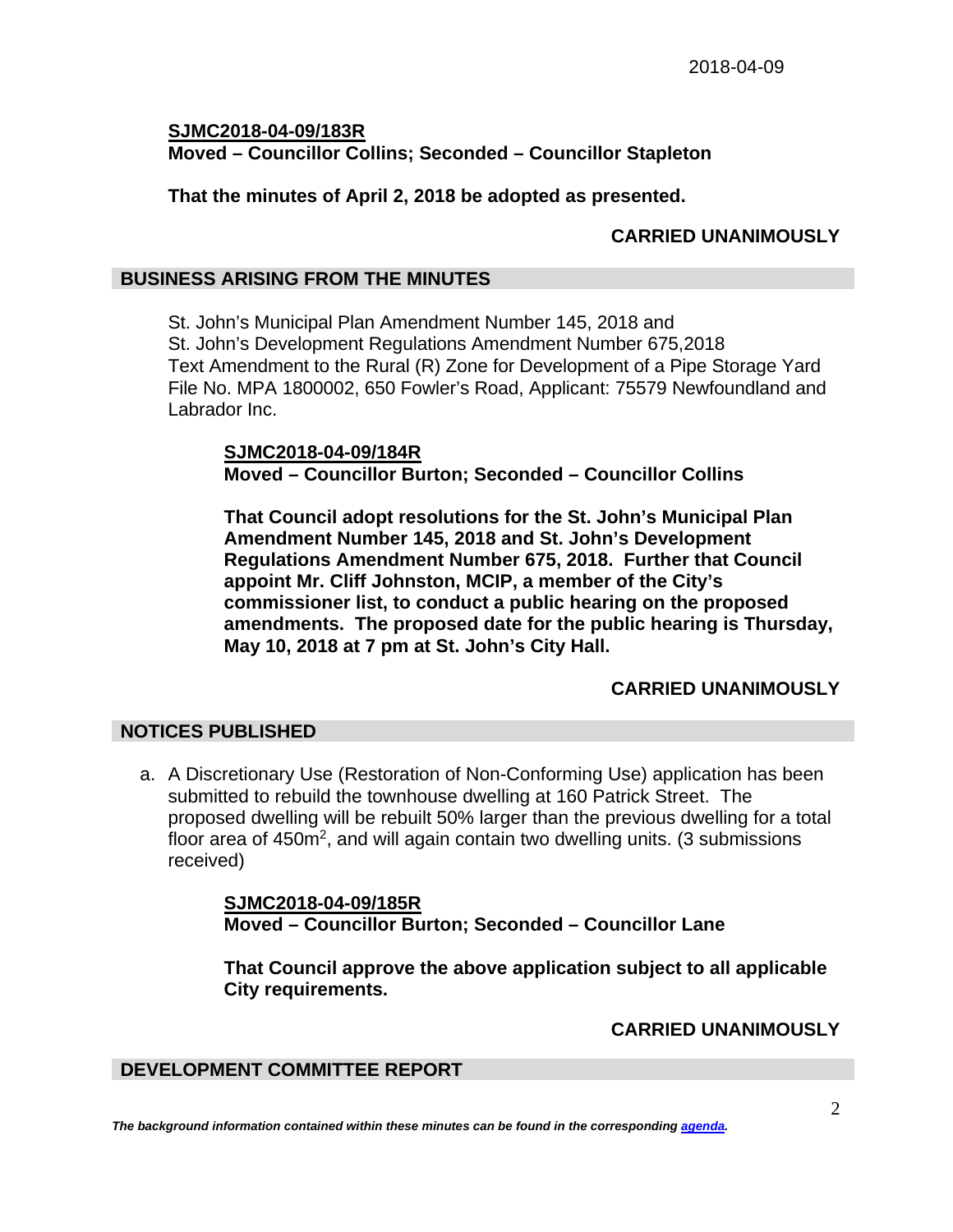## **Development Committee Report – April 3, 2018**

Council considered the above noted report and the recommendation therein:

**Renewal of Development Agreement for 1 Year Extension of Building Containing Non-Conforming Use PER – DEV 1600116 1 Logy Bay Road** 

**SJMC2018-04-09/186R Moved – Councillor Burton; Seconded – Councillor Hickman** 

**That Council renew the Development Agreement for the proposed building extension located at 1 Logy Bay Road for one (1) year to expire on August 23, 2019, subject to the conditions presented in the original approval.** 

**CARRIED UNANIMOUSLY** 

## **COMMITTEE OF THE WHOLE REPORT**

### **Committee of the Whole Report – March 28, 2018**

Council considered the above noted report and the recommendations therein:

**1. Decision Note dated February 19, 2018 re: Mandatory Curbside Yard Waste Collection**

#### **SJMC2018-04-09/187R**

**Moved – Councillor Froude; Seconded – Councillor Jamieson**

**That Council approve proceeding with the mandatory requirement of yard wastes to be placed in paper yard waste bags for curbside collection (same as leaf program).**

**That Council approve the regular collection of yard wastes every two weeks. Yard waste collection is to coincide with recycling collection. Program is to be offered 7 months a year (May – November).**

### **CARRIED UNANIMOUSLY**

Councillor Hickman requested an interim report on this program following the summer months.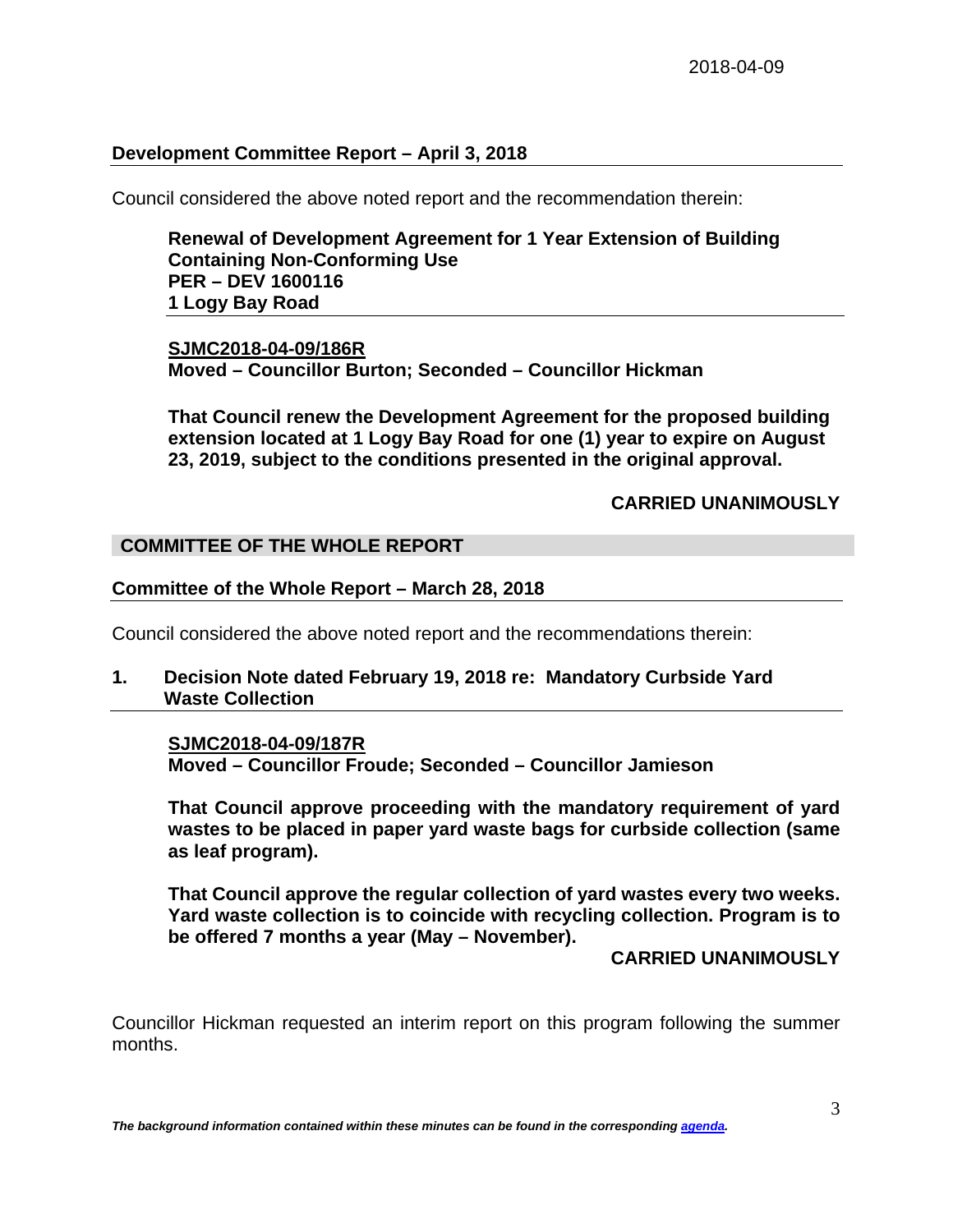# 2. **Decision Note dated March 21, 2018 re: 2018 Capital Grants to Community Groups**

Based on discussion at Committee of the Whole on March 28, 2018, the above noted decision note was modified and is now presented under New Business for consideration.

# **3. Built Heritage Experts Panel Report – March 13, 2018**

The Committee considered the recommendations of the Built Heritage Experts Panel from its meeting on March 13, 2018:

**Decision Noted dated March 8, 2018 re: 8 Military Road – St. Thomas' Parish Hall – LED Wall Signs**

## **SJMC2018-04-09/188R**

**Moved - Councillor Burton; Seconded – Councillor Hickman** 

**That Council approve the recommended LED wall sign at 8 Military Road at location preferred by the applicant. It is also recommended that the sign not include rolling messages or animation or the permission of third party advertising.** 

**SJMC2018-04-09/189R Moved - Councillor Jamieson; Seconded – Councillor Froude** 

**That the application for a LED sign at 8 Military Road be deferred and Council be provided with more information, particularly as it relates to the level of illumination, location of the sign, and variability of the messaging proposed on the sign.,** 

> **MOTION CARRIED WITH COUNCILLORS COLLINS, KORAB, HICKMAN, AND BURTON DISSENTING**

**Council was informed, however, that staff is undertaking a review of the Heritage Area Sign Bylaw with the intent of addressing conditions specific to available LED sign technology.**

#### **Discussion on Urban Planning**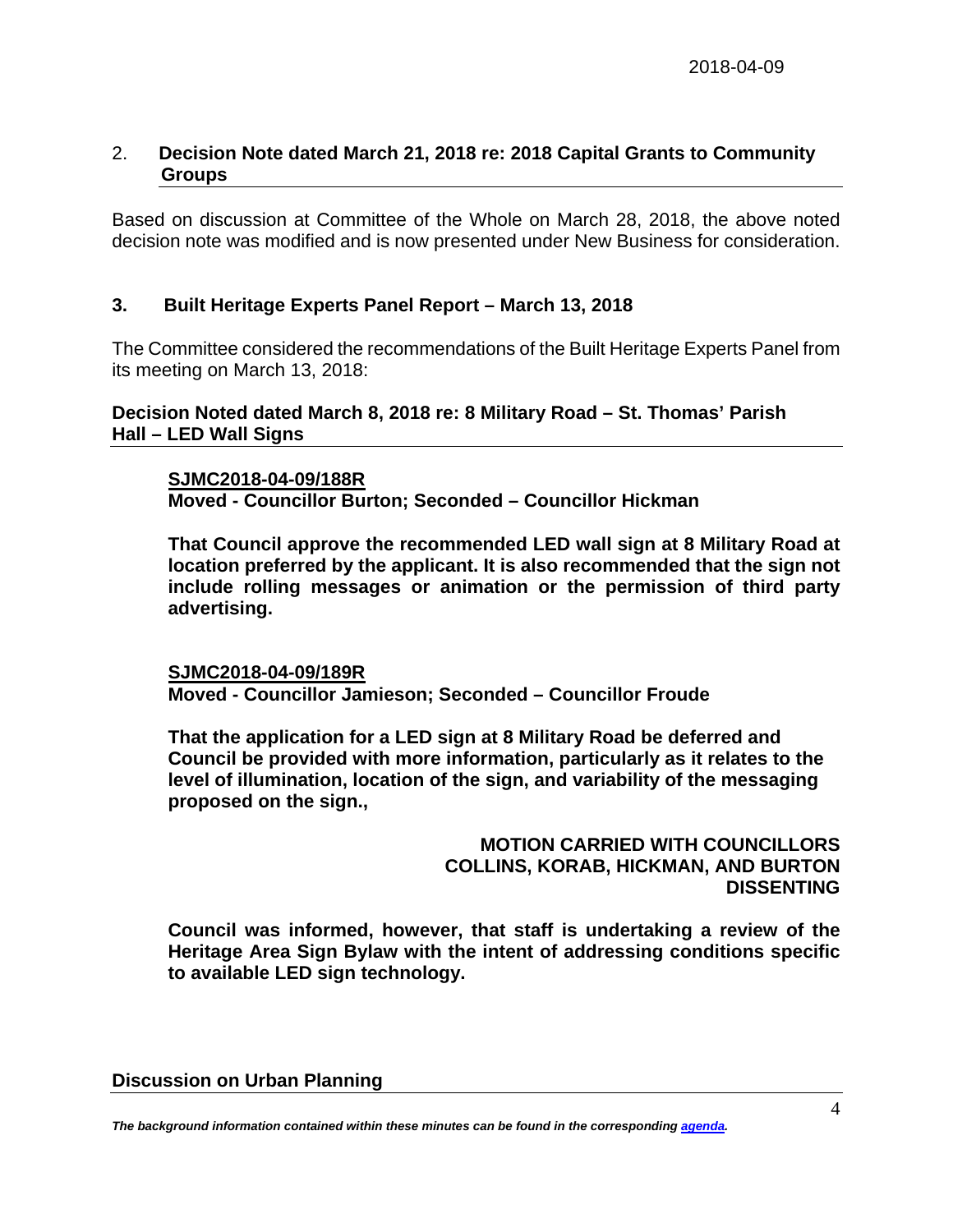**SJMC2018-04-09/190R Moved - Councillor Burton; Seconded – Councillor Jamieson**

**To reject the recommendation that Council and staff should seek the Panel's input on such matters when roads and intersections may be realigned permanently, and to instead consult with the Panel on such matters as needed.**

**CARRIED UNANIMOUSLY**

# **4. Decision Note dated March 16, 2018 re: Heritage Policy Working Group**

**SJMC2018-04-09/191R Moved – Councillor Burton; Seconded – Councillor Stapleton**

**That Council approve the formation of the Heritage Policy Working Group with the terms of reference and membership as proposed.**

**CARRIED UNANIMOUSLY** 

**5. Decision Note dated March 15, 2018 re: Metrobus Transit Priority Signals** The Committee considered the above noted.

**SJMC2018-04-09/192R Moved – Councillor Collins; Seconded – Councillor Lane**

**That Council approve the implementation of transit priority features within the City of St. John's to improve Metrobus service.** 

**CARRIED UNANIMOUSLY**

## **DEVELOPMENT PERMITS LIST**

Council considered as information, the above noted for the period of March 29, 2018 to April 4, 2018.

#### **BUILDING PERMITS LIST**

Council considered, for approval, the above noted for the period of March 29, 2018 to April 4, 2018.

## **SJMC2018-04-09/193R**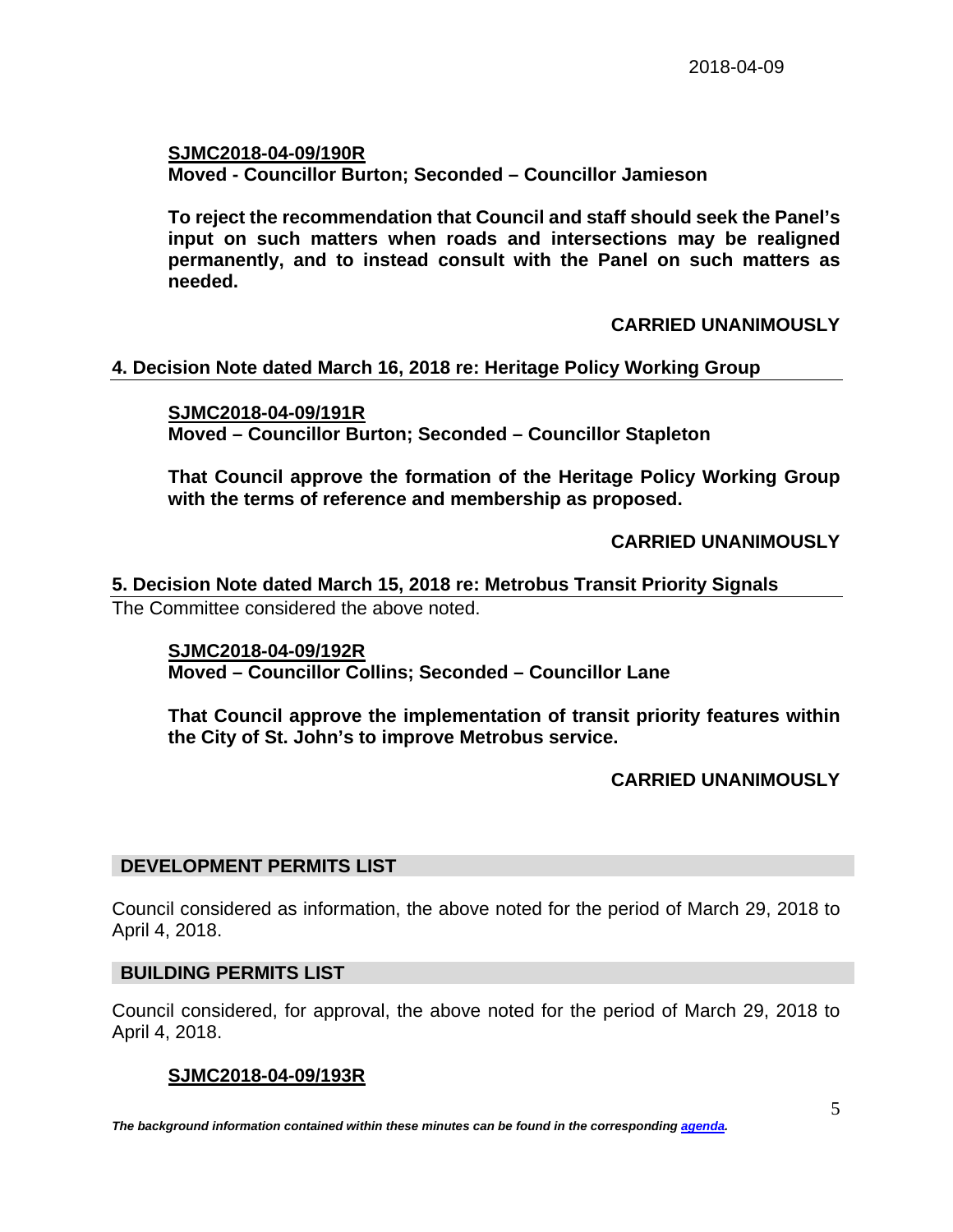**Moved – Councillor Stapleton; Seconded – Councillor Jamieson** 

**That the building permits list dated March 29, 2018 to April 4, 2018 be adopted as presented.** 

## **CARRIED UNANIMOUSLY**

## **REQUISITIONS, PAYROLLS AND ACCOUNTS**

Council considered the requisitions, payrolls and accounts for the week ending April 4, 2018.

**SJMC2018-04-09/194R Moved – Councillor Stapleton; Seconded – Councillor Jamieson** 

**That the requisitions, payrolls and accounts for the week ending April 4, 2018 in the amount of \$3,830,729.42 be approved as presented.** 

 **CARRIED UNANIMOUSLY** 

### **TENDERS/RFPS**

**Tender – Construction of DAF Sludge Drying Bed at BBBP Water Treatment Plant – Contract 1** 

Council considered the above noted.

#### **SJMC2018-04-09/195R Moved – Councillor Froude; Seconded – Councillor Jamieson**

**That Council award this tender to the lower bidder meeting specifications, Rock Construction Company Limited, as per the Public Procurement Act in the amount \$306,012.87** 

**CARRIED UNANIMOUSLY** 

#### **Tender 2018061 – RHB Special Waste Area C Site Development – Phase 5**

Council considered the above noted.

## **SJMC2018-04-09/196R**

**Moved – Councillor Froude; Seconded – Councillor Korab** 

**That Council award this tender to the lower bidder meeting specifications, Capital Ready Mix, a division of Newcrete Investments Limited Partnership, in the amount of \$960,574.30 as per the Public Procurement Act.**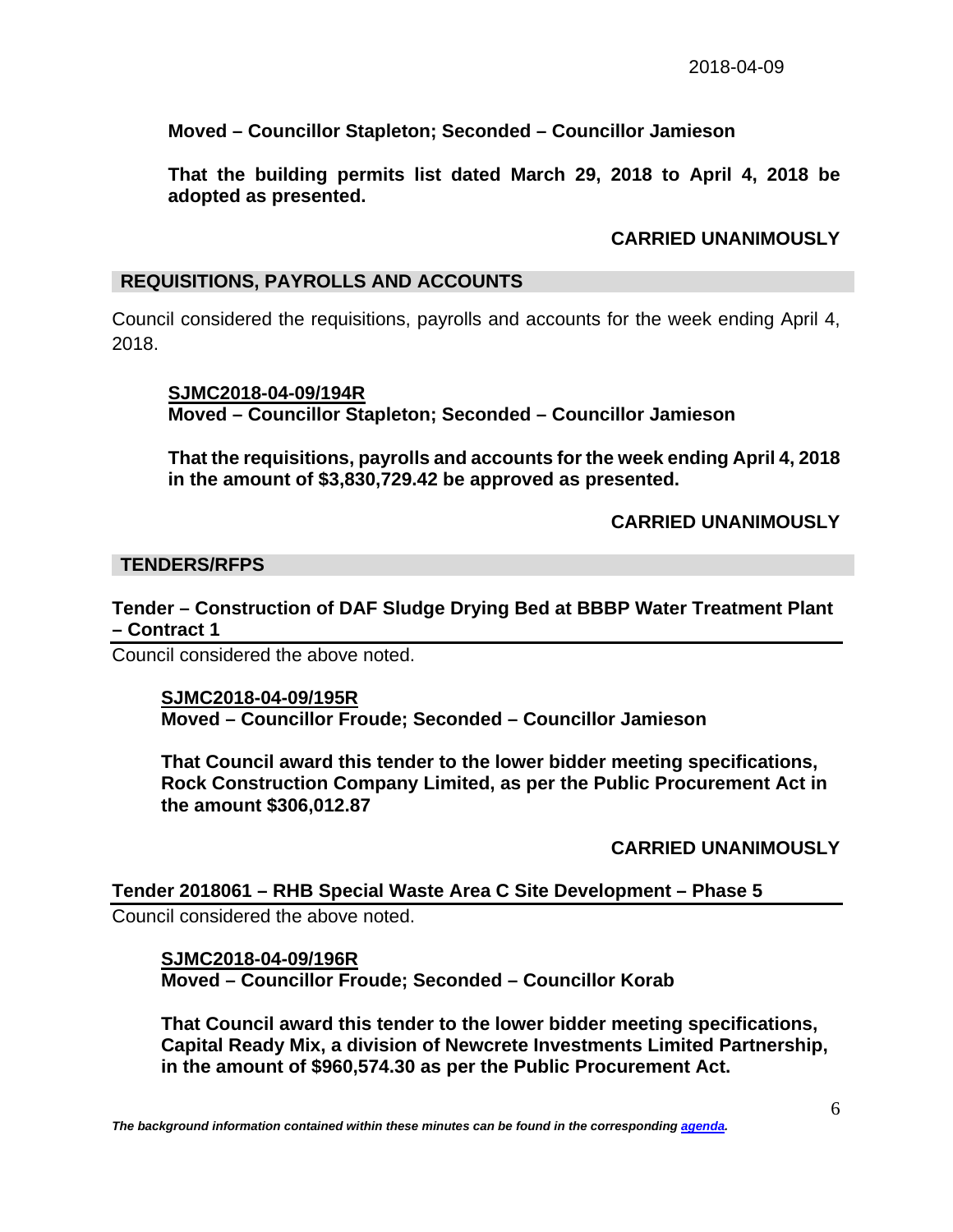## **CARRIED UNANIMOUSLY**

## **Tender 2018043 – Christmas Lights Install and Remove at Bowring Park**

Council considered the above noted.

#### **SJMC2018-04-09/197R**

**Moved – Councillor Froude; Seconded – Councillor Burton** 

**That Council award this tender to the lower bidder meeting specifications, Nutri Lawn, as per the Public Procurement Act in the amount \$37,050.70** 

## **CARRIED UNANIMOUSLY**

## **Tender 2018014– Armored Courier Services**

Council considered the above noted.

### **SJMC2018-04-09/198R**

**Moved – Councillor Froude; Seconded – Councillor Collins** 

**That Council award this tender to the lowest bidders that meet specifications as follows:** 

- **Independent Armored Transport Atlantic Inc for the City of St. John's locations in the amount of \$24,300**
- **Brinks Canada Ltd. for St. John's Transportation Commission (Metrobus) in the amount of \$21,287.47**

**all as per the Public Procurement Act.** 

### **CARRIED UNANIMOUSLY**

#### **Tender 2018063– Supply & Delivery of Temporary Traffic Islands**

Council considered the above noted.

#### **SJMC2018-04-09/199R**

**Moved – Councillor Froude; Seconded – Councillor Hickman** 

**That Council award this tender to the lowest bidder meeting specifications, Capital Precast, A Division of Newcrete Investments Limited Partnership, as per the Public Procurement Act in the amount \$27,571.25.** 

#### **CARRIED UNANIMOUSLY**

#### **NEW BUSINESS**

**Decision Note dated April 2, 2018 re: 2018 Capital Grants to Community Groups**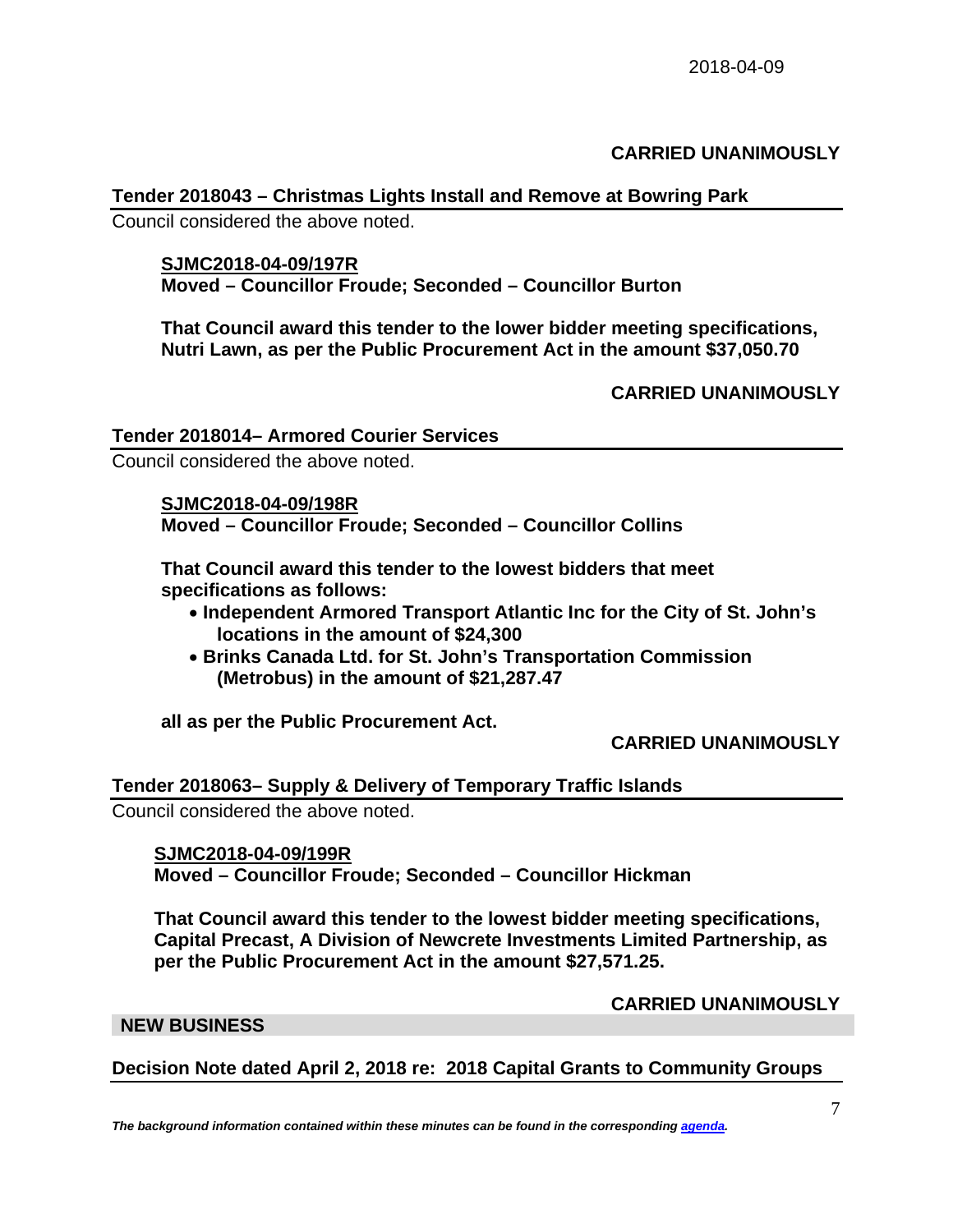Council considered the above noted.

## **SJMC2018-04-09/200R Moved – Councillor Korab; Seconded – Councillor Hickman**

**That Council approve the 2018 Capital Grants to Community Groups in the amount of \$473,232 as outlined in the decision note with the remaining available funds being held in capital for future project considerations.** 

# **CARRIED UNANIMOUSLY**

**Decision Note dated April 5, 2018 re: Travel – Councillor Hickman – CCCO Annual Conference, Halifax, NS – May 29-31, 2018** 

Consideration was given to the above cited decision note.

## **SJMC2018-04-09/201R**

**Moved – Councillor Stapleton; Seconded – Councillor Froude** 

**That Council approve the costs associated with Councillor Hickman's travel to attend the CCCO Annual Conference in Halifax, Nova Scotia from May 29- 31, 2018.** 

## **CARRIED UNANIMOUSLY**

## **Economic Update – April 2018**

Deputy Mayor O'Leary provided highlights of the April 2018 economic update

## **Councillor Burton**

Requested that the Mayor write the Department of Education requesting the Province's intent with respect to Bishop Field Elementary School.

## **Deputy Mayor O'Leary**

Questioned the status of the Tree Planting Regulations which is included in the draft Development Regulations. The City Solicitor advised that a decision note will be brought forward to Council at its April 16<sup>th</sup> meeting.

## **ADJOURNMENT**

There being no further business, the meeting adjourned at 6:00 p.m.